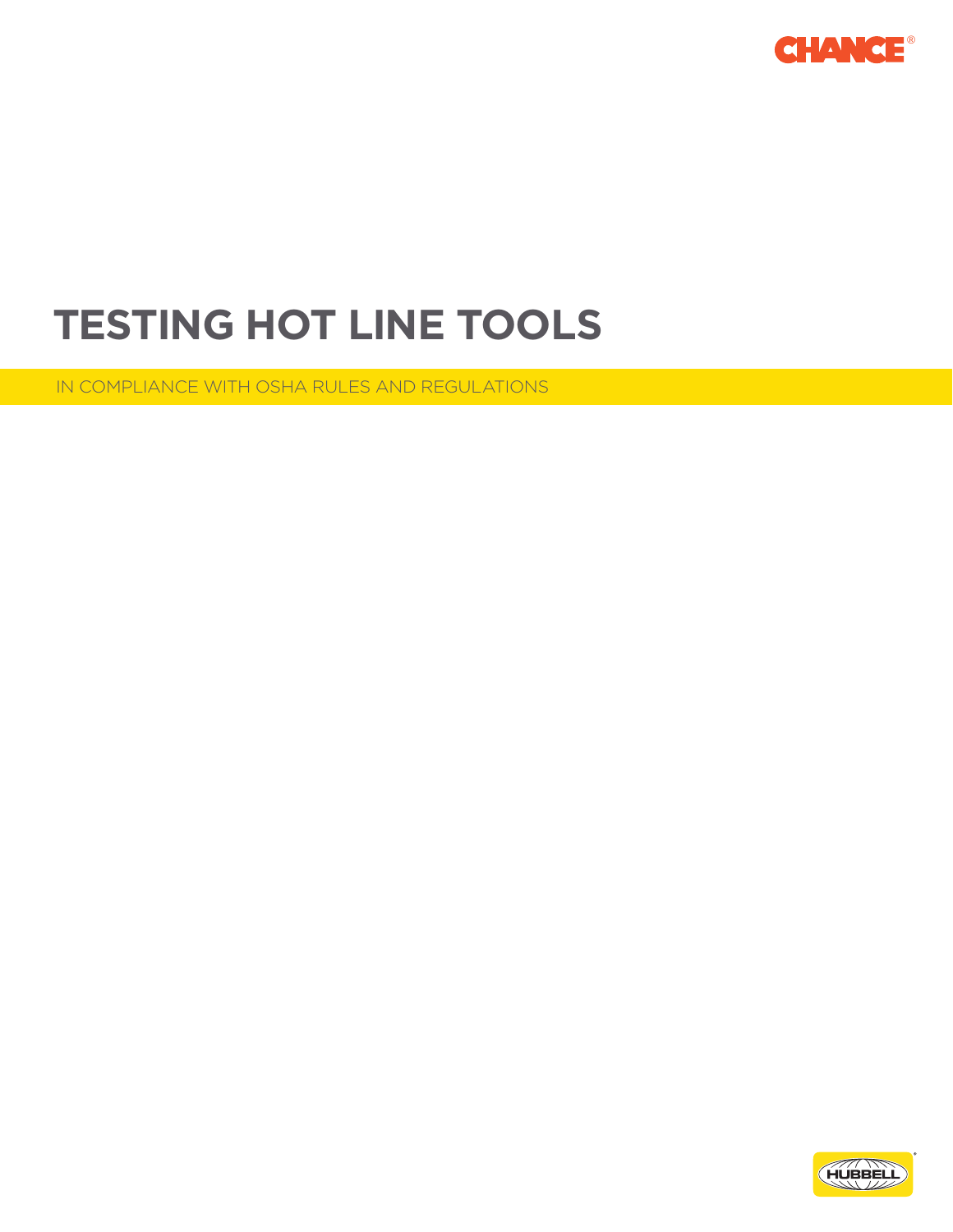**OSHA RULES AND REGULATIONS** published in the Federal Register address the work practices to be used during the operation and maintenance of electric power generation, transmission and distribution facilities.

Current regulations cover numerous aspects of line operation and maintenance. Live-line tools (hot sticks), including their design, operating condition and periodic testing, are governed by rigorous rules.

This article briefly summarizes those requirements. For a more extensive discussion of service and test procedures, see section beginning on page 4. For complete documentation and source information, the OSHA and Standard references cited there should be consulted.

Factory testing monitors leakage current and withstand strength at 50 kV per 6" over full length. All Chance Epoxiglas® hot sticks are manufactured to ASTM requirements.



## **DESIGN**

FRP (fiberglass-reinforced plastic) live-line tools must be designed and constructed to withstand 100,000 V per foot for five minutes. FRP tools that meet ASTM F711 Standard Specifications conform to this requirement.

#### **Comments**

ASTM Specification F711 was was originally published in 1981, and has been revised more than once since its inception. Hubbell Power Systems and all previous owners of the Chance® brand of FRP tools have had an active role in the development of this standard. Chance tools have been manufactured in conformance with this standard since its inception.

Chance® FRP tools manufactured prior to the initial writing of ASTM F711 were designed and manufactured under proprietary standards that meet the current ASTM requirements and which, in large measure, set the requirements which subsequently were adopted by ASTM.



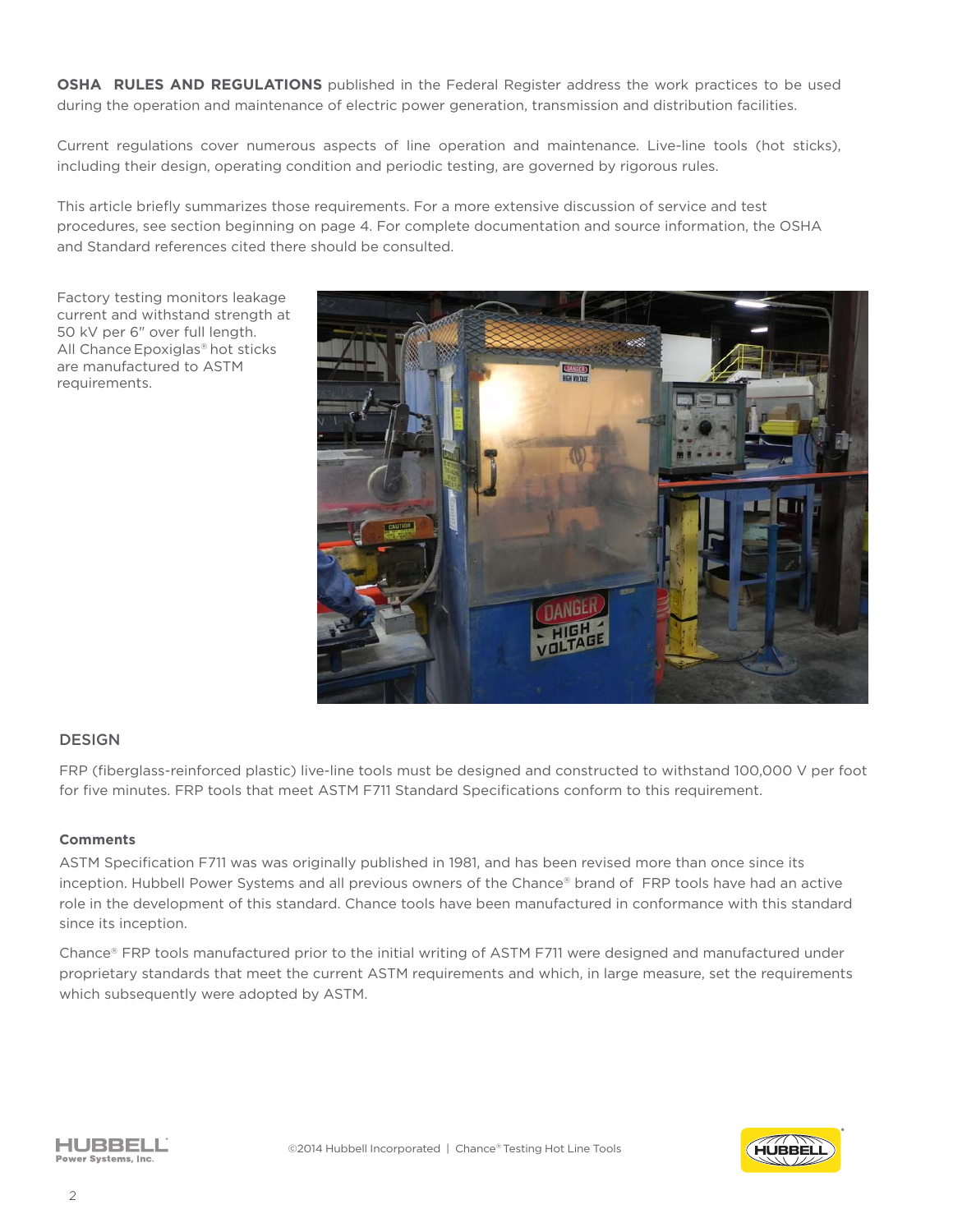## **CONDITION**

Each live-line tool shall be wiped clean and visually inspected for defects before use each day. If any defect or contamination that could adversely affect the insulating qualities or mechanical integrity of the tool is present after wiping, the tool shall be removed from service and examined and tested in a manner prescribed by OSHA before being returned to service.

#### **Comments**

It has been long recommended that Chance® hot-line-tools be wiped with a silicone-impregnated cloth prior to daily use. Combined with the required inspection, these are common-sense safety measures which have been a standard practice of many utilities.



Typical used stick that will not pass the OSHA wet test even with a wax or silicone treatment. Complete refinishing is required to restore glossy surface and enable this tool to pass the OSHA wet test.



Tool as taken from utility service. This tool could not pass the OSHA wet test even after complete factory refinishing. Tools in this condition must be removed from service.



Used tool in basically good condition. With a wax or silicone wipe, this tool will pass the OSHA wet test and is satisfactory for service.



OSHA requires daily inspection and cleaning of hot sticks prior to work.



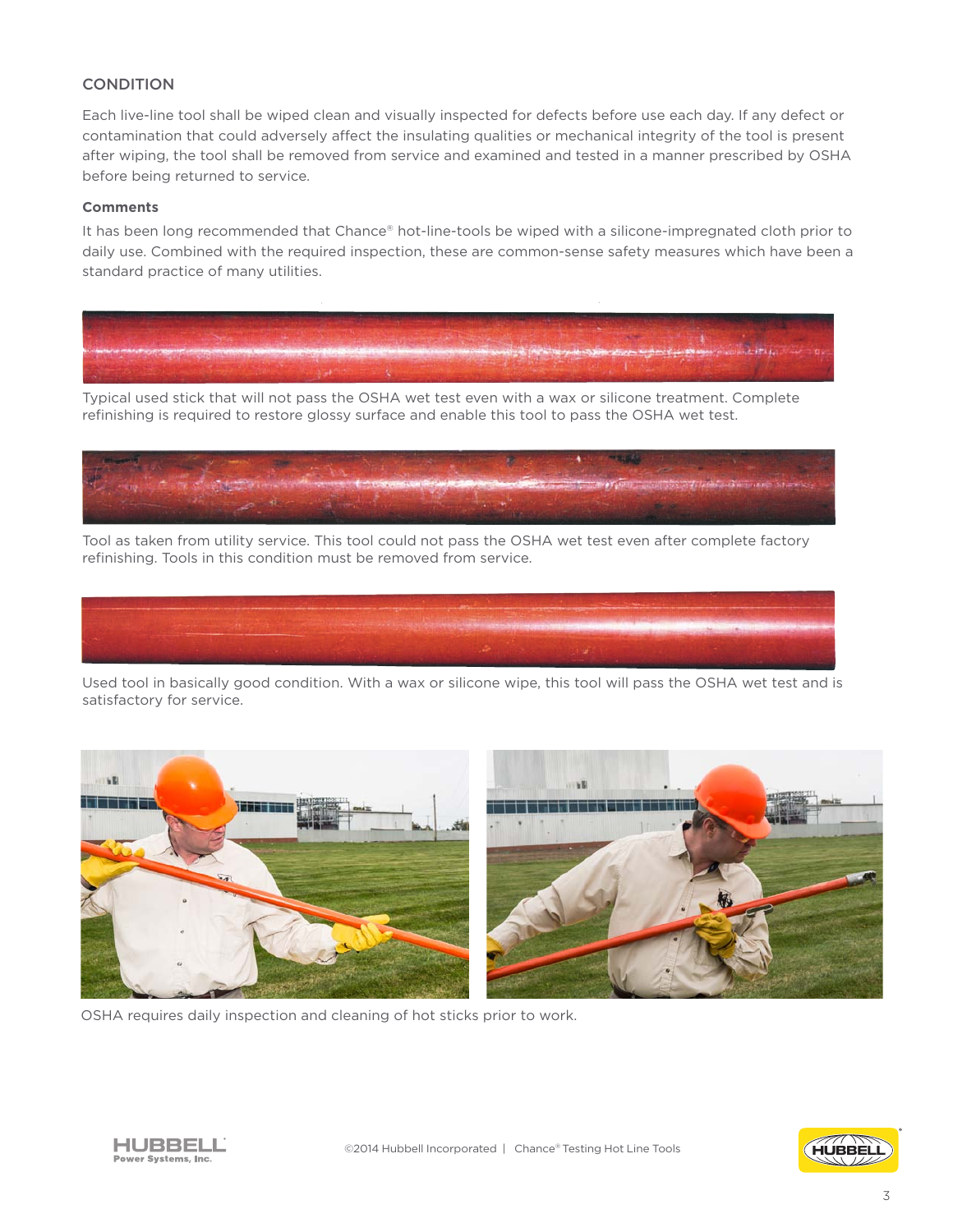## PERIODIC MAINTENANCE AND TESTING

Per OSHA, every two years live-line tools used for primary employee protection shall be removed from service for examination, cleaning, repair and testing. Also, anytime the daily wiping and inspection routine requires a tool to be removed from service, it must undergo the same examination, cleaning, repair and testing procedure that is required on a two-year basis for all hot-line tools.

All FRP tools must be electrically tested unless repair or refinishing has not been performed, and the employer can demonstrate that the tool has no defects that could cause it to fail in use.

## TEST METHODS

When testing of tools is required under any of the circumstances listed above, the specific methods are described in the OSHA Rules and Regulations and in IEEE Standard 516.

FRP tools require a wet test at 75,000 Volts per foot for one minute. Tests must verify the tool's integrity along its entire working length.

An alternate Watts-loss test method that is performed at lower voltage (2,500 Volts minimum) is also acceptable. Either of these test methodologies require laboratory equipment and techniques.

## **Comments**

Note that wet tests are never performed on wood tools. This is consistent with the long-held practice that wood tools should never be intentionally exposed to water under any circumstances.

"Other tests that the employer can demonstrate are equivalent" are also allowed by the OSHA Rules and Regulations. The following section describes tests at Hubbell Power Systems to qualify one such alternate test as equivalent. This method also can be used to provide an enhanced verification of the tool's integrity in the daily use routine. It is a proven and practical field test that does not require laboratory equipment or techniques.

## OSHA Regulations and the Chance® Hot Stick Tester

In response to the new OSHA regulations, Chance performed an extensive test series. Tests on new and used hot sticks compared the results using IEEE tests prescribed in the OSHA Regulations and the Chance Portable Hot Stick Tester. Wet tests were of particular interest because of the OSHA wet test requirements. The purpose was to determine the appropriate uses of the Chance Hot Stick Tester. Other objectives were to obtain a comparison between wet and dry tests and to determine the effectiveness of wax versus silicone oil. In 1995, Chance introduced a redesigned Wet/Dry Hot Stick Tester to test to the new standards [Cat. No. C4033178 (110 VAC) and Cat. No. C4033179 (230 VAC)].



Chance® hot-stick tester in laboratory use. This instrument is recommended by Chance as a field check (sticks tested dry) and as an alternate to the OSHA laboratory test (sticks tested wet).



To pass the OSHA wet test, water must bead up rather than wet out the surface. Wax or silicone will enhance this property if the surface is in satisfactory condition.





Typical laboratory arrangement per the OSHA test criteria with electrodes on a 1-foot section.



HUBBELL Power Systems, Inc.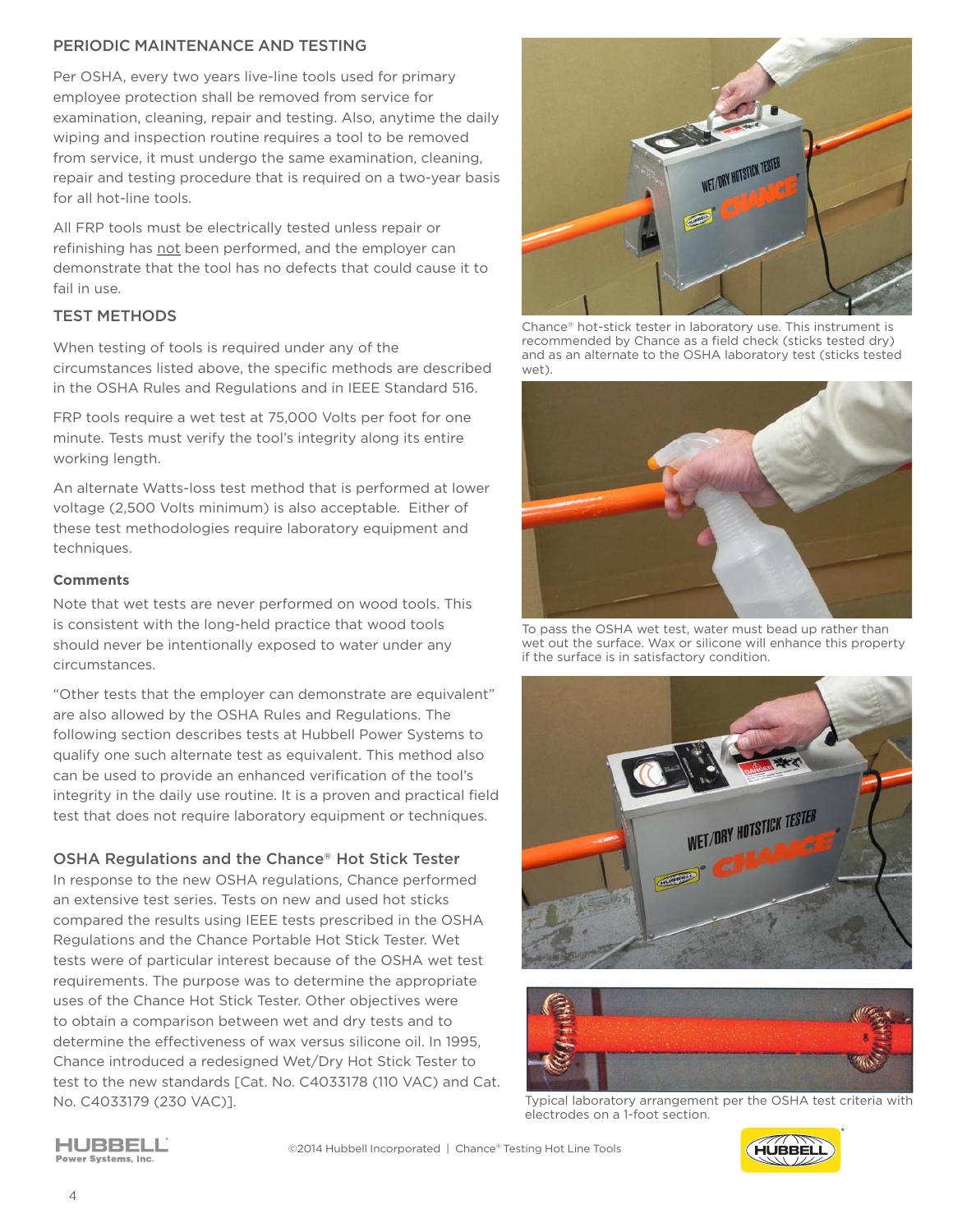## Hot-stick dielectric properties

A hot stick can become electrically unsafe because of either of two general conditions:

1. **Internal conductivity** can increase from moisture ingress, dielectric deterioration or internal structural changes. Significant loss of dielectric strength from these causes should not occur in a tool that is properly designed, manufactured, used, and stored. However, the numerous "ifs and unknowns" in the history of any tool preclude the assumption of a sound internal dielectric.

2. **Surface conductivity** can result from a combination of loss of gloss, wetting, and contamination. Deposits of surface contamination, especially in the presence of moisture, can render even the most perfect tool unsafe. Even surface moisture alone can render a tool unsafe if the surface is non-glossy to the extent that it allows the moisture to wet out the entire surface.

Thus, it is essential that the surface be both clean and glossy. The gloss prevents wet-out or sheeting of moisture that can cause conductivity. In this sense, moisture alone is a contaminant. The best procedure is to avoid the use of hot sticks in damp or rainy weather. If this not always possible, the best defense is a clean, glossy tool that will cause water to bead-up, rather than wet-out the surface.

# Test specimens

Nine different hot sticks were used in the test series: Three were brand new and six were taken from long-term utility service. The latter six were selected because of their notably poor condition from a much larger pool of used tools. Surfaces had varying degrees of scratches, scarring, dents and local impact damage points typical of long, hard usage. The surfaces were discolored and dull, but all sticks appeared to be structurally undamaged. Two of the six used tools were prejudged to be unsuitable even to attempt refinishing. Three different diameters were represented: 1¼, 11⁄2" and 2". All were manufactured by Chance. The age of the six used tools could not be determined.

# Test methods

Four test methods were used to compare their effectiveness:

- IEEE 516, paragraph 5.3 High-Potential Test Method (dry)
- Chance Hot Stick Tester (dry)
- IEEE 516, paragraph 5.3 High-Potential Test Method (wet)
- Chance Hot Stick Tester (wet)

All hot sticks were tested at intervals of 1 foot over their entire lengths. This produced five to eight tests per hot stick, depending on length. During the wet tests using the Chance Hot Stick Tester, it was found advantageous to rotate the hot stick 360 degrees at each test position to completely explore the surface condition. Wet tests were performed with demineralized water purchased in a local grocery. Conductivity of the water measured 3.0 micromho-cm at room temperature. Water was applied to the test specimens using a mist from a laundry-type spray bottle.

## Test sequence/Surface preparation

All hot sticks were tested in a sequence designed to preserve the surface conditions before proceeding to the next stage of surface improvement. Surfaces of used tools progressed from the "as received" condition through cleaning, waxing or siliconing and, finally, complete refinishing. New tools proceeded through all test sequences with only a light wipe with a dry cloth prior to each test series.

## Sequence A — As received

All tools were first tested as received, with only a light wipe with a dry cloth to remove any extraneous dust from storage. This is considered to represent the condition of last actual field use of the used tools. Dry tests preceded wet tests.

| 1 IFFF 516                | 75 kV | Drv |
|---------------------------|-------|-----|
| 2 Chance® Portable Tester |       | Drv |
| 3 IFFF 516                | 75 kV | Wet |
| 4 Chance® Portable Tester |       | Wet |

## Sequence B — Solvent cleaned

The used tools were cleaned with a cloth wetted with Chance® Moisture Eater II hot-stick cleaner. The above test sequence was repeated.



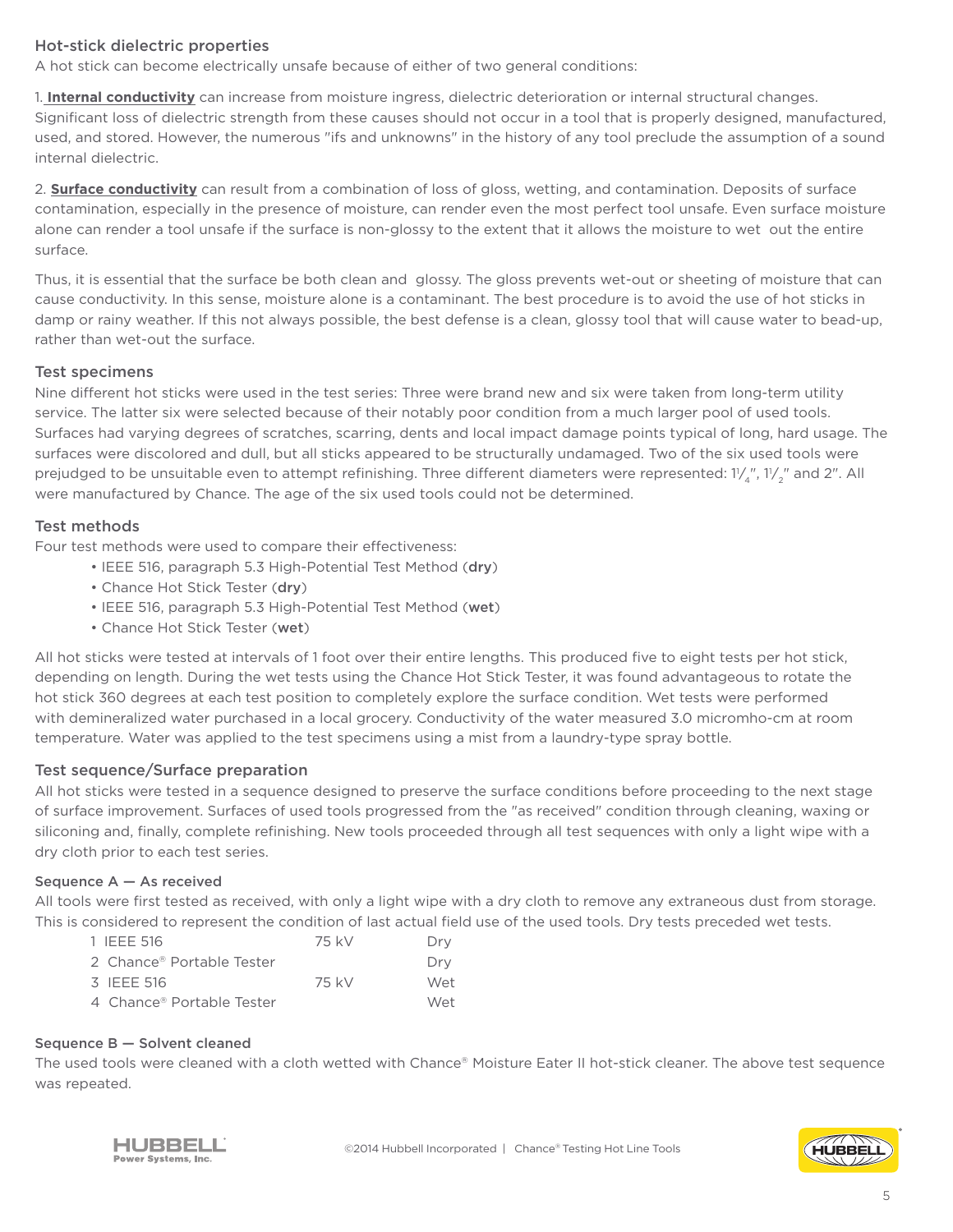## Sequence C — Surface waxing or siliconing

After thorough drying to eliminate any residue moisture from the previous wet tests, one-half of each tool length was waxed with automotive carnauba wax and the other half was wiped with a Chance silicone-impregnated cloth specifically designed for hot sticks. Only the wet tests were performed following this treatment as it was now apparent that all dry tests would indicate "good."

#### Sequence D — Refinished surfaces

Finally, the used sticks were refinished per Chance specifications for hot-stick repairs. This consists of abrasive smoothing of the surface and refinishing with a clear epoxy coat. Only the wet tests followed this treatment.

## **Discussion**

In performing wet tests, it is important to avoid over-wetting. The objective is to have the water either bead up on a glossy surface or wet-out a non-glossy tool. If too much water is sprayed on the tool, water will collect in a line of drops at the undersurface, producing a false rejection because of flashover or high leakage current. The technique we found successful was to thoroughly spray the test section with a mist applicator until drops just start to run down the surface.

In performing wet tests with the Chance Hot Stick Tester, certain techniques need to be noted:

- a) The instrument should be lifted, not slid, from one test position to another. Sliding produces water streaks that can cause a false Reject indication.
- b) The stick should be rotated under the instrument in each test position to more thoroughly test the entire surface of the tool.

Waxing with a good grade of wax or wiping with a silicone-impregnated cloth were judged to be basically equivalent in restoring the glossy, non-wetting nature of the surface. The silicone-oil wipe is preferred because it is a more practical daily procedure (one which Chance has long recommended) and it avoids an undesirable heavy wax build-up.

## Test summary

243 individual tests compared the effectiveness of the IEEE 516 test methodology and the Chance® Wet/Dry Hot Stick Tester.

229, or 94 per cent, gave identical results. That is, both tests either accepted or rejected a particular section of a hot stick. 142 were accepted and 87 were rejected. This high rejection rate reflected the poor condition of the used hot sticks that were selected for the test series.

All of the rejections were from wet tests on the used sticks. No dry test ever rejected a used or new stick, and no wet test ever rejected a new stick. This indicates that all of the tested sticks were internally sound, with no significant loss of internal dielectric strength.

The poor surface condition of the used sticks was the cause of all the rejections. Of the two sticks that were prejudged to be unsuitable for refinishing, one did recover acceptable surface integrity from refinishing.

Of the 14 (6 per cent) individual test comparisons where the Chance Hot Stick Tester and the IEEE tests gave conflicting indications, the Chance Hot Stick Tester was slightly more discriminating. The Chance Hot Stick Tester rejected 11 of these 14; the IEEE test rejected 3. All of the 14 were in the transitional zone between pass/fail criteria.

Four of the eight IEEE-reject/Chance Hot Stick Tester-pass test results were judged to have resulted from too much water collection. With the encircling electrodes of the IEEE test this produced a flashover along the underside of the stick at or below 75 kV. Upon retest with slightly less water, these four passed.

Another mitigating factor where conflicting indications were given by the two test methods was the pass/fail criterion which we used. The IEEE Standard requires only that the dielectric/leakage current remain stable at full test voltage for one minute test duration. We also applied a more severe criterion that any current in excess of 200 microamps constituted a failure, even if it had stabilized. This reduced the number of disagreements from 14 to 12, or a 95% correlation.

Considering the conservatism that is built into the interpretation of both test methods, any of the tools which were in a transition zone such that one test indicated Pass while the other showed Reject would actually be safe in its tested condition. However, any such tool has obviously deteriorated to some degree and is a probable candidate for a clear Reject on a future test.



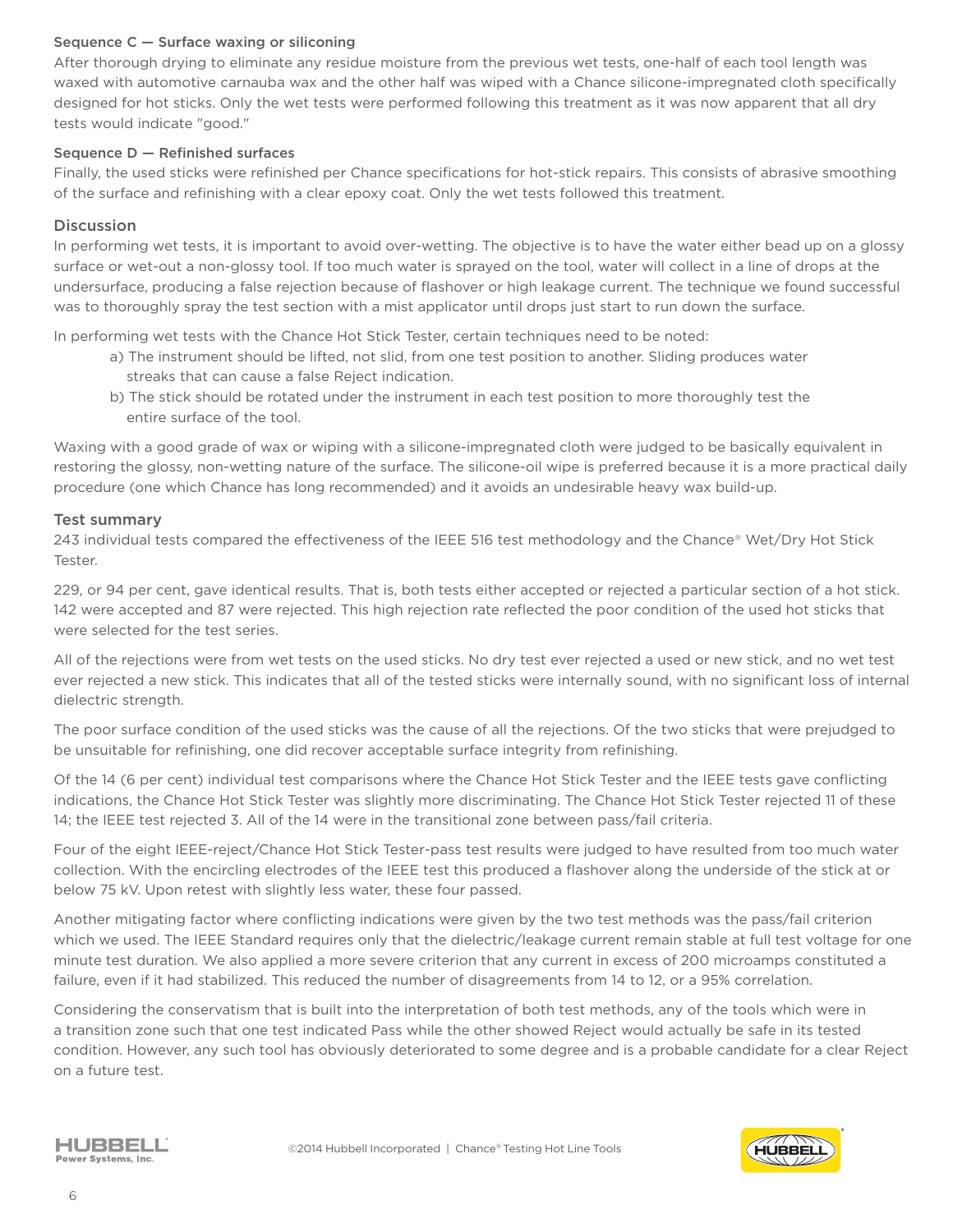## **CONCLUSIONS**

A hot stick must have either internal conductivity or a contaminated surface to fail a dry test. None of the test sticks ever failed a dry test, even though the used sticks were selected because of heavy scarring and general surface abuse.

Heavily scarred sticks consistently failed wet tests, even after cleaning and application of either wax or silicone oil.

Complete refinishing of heavily scarred sticks will restore surface integrity up to some limit of damage that is most easily determined by trial.

Surface wet-out when water is applied is evidence that the stick needs maintenance. Simple waxing or siliconing may suffice if the stick is in basically good condition. Complete refinishing will be required for scarred surfaces. Waxing or siliconing alone will not always enable a stick to pass a wet test.

When wet testing, over-application of water can cause a false indication of failure due to collection of water droplets along the bottom of the stick.

The IEEE test and the Chance Hot Stick Tester had an excellent correlation (94 per cent) of consistency. Of the 6 per cent of tests where the two techniques gave conflicting indications, the Chance Hot Stick Tester was slightly more critical (11 fail versus 3). All of these readings were in the transitional zone between acceptance and rejection where the stick had shown some deterioration, but did not yet represent a hazardous condition.

#### RECOMMENDATIONS

The following recommendations are made to assist utilities in the furtherance of safe hot-stick practices. We believe they are consistent with the new (1994) OSHA Rules and Regulations for hot-stick use.

a) The OSHA requirement that tools be wiped clean and visually inspected before use each day is best accomplished with a special silicone-impregnated cloth. This provides the right degree of texture for dirt removal with the application of silicone for water repellency (beading).

b) Though not required by OSHA, periodic field or shop testing with the Chance Hot Stick Tester (dry) gives further assurance that there is no defect or contamination that might adversely affect the insulating qualities and that would require removal of the tool from service for more extensive examination and testing.

c) Under the two-year OSHA Examination, Testing, Cleaning, and Repair requirements, for those tools that do not require refinishing but only cleaning and waxing, no further testing is required ". . . if the employer can demonstrate the tool has no defects that could cause it to fail in use."\*

Hubbell Power Systems believes that the most practical and effective way to accomplish this is a visual inspection and use of the Chance Wet/Dry Hot Stick tester with the tool tested dry.

d) For those tools requiring repair or refinishing due to application of either the two-year rule or because of a condition found during the daily inspection, the OSHA Rules and Regulations require testing over the full length of the tool. Two alternatives are allowed:

- 1. Wet testing at 75,000 V/foot for 1 minute (fiberglass tools)
- 2. Other tests that the employer can demonstrate are equivalent. It is the belief and recommendation of Hubbell Power Systems, based on many years of experience in the use and testing of hot sticks, and based on the comparative tests presented in this paper, that the use of wet tests with the Chance Wet/Dry Hot Stick tester fulfills this equivalency for FRP tools. For wood tools, all tests should be performed dry.

\*Note that this exception to further testing applies to only fiberglass tools, not wooden tools. Never intentionally expose or apply water to a wood hot stick — for test reasons or any other purpose.

#### References

- Department of Labor, OSHA, 29 CFR part 1910; Federal Register, Vol. 59, No. 20, Jan. 31, 1994, Rules & Regulations.
- IEEE Standard 978-1984, Guide for In-Service Maintenance and Electrical Testing of Live-Line Tools.
- ASTM F711-89, Standard Specification for Fiberglass-Reinforced Plastic (FRP) Rod and Tube used in Live-Line Tools.